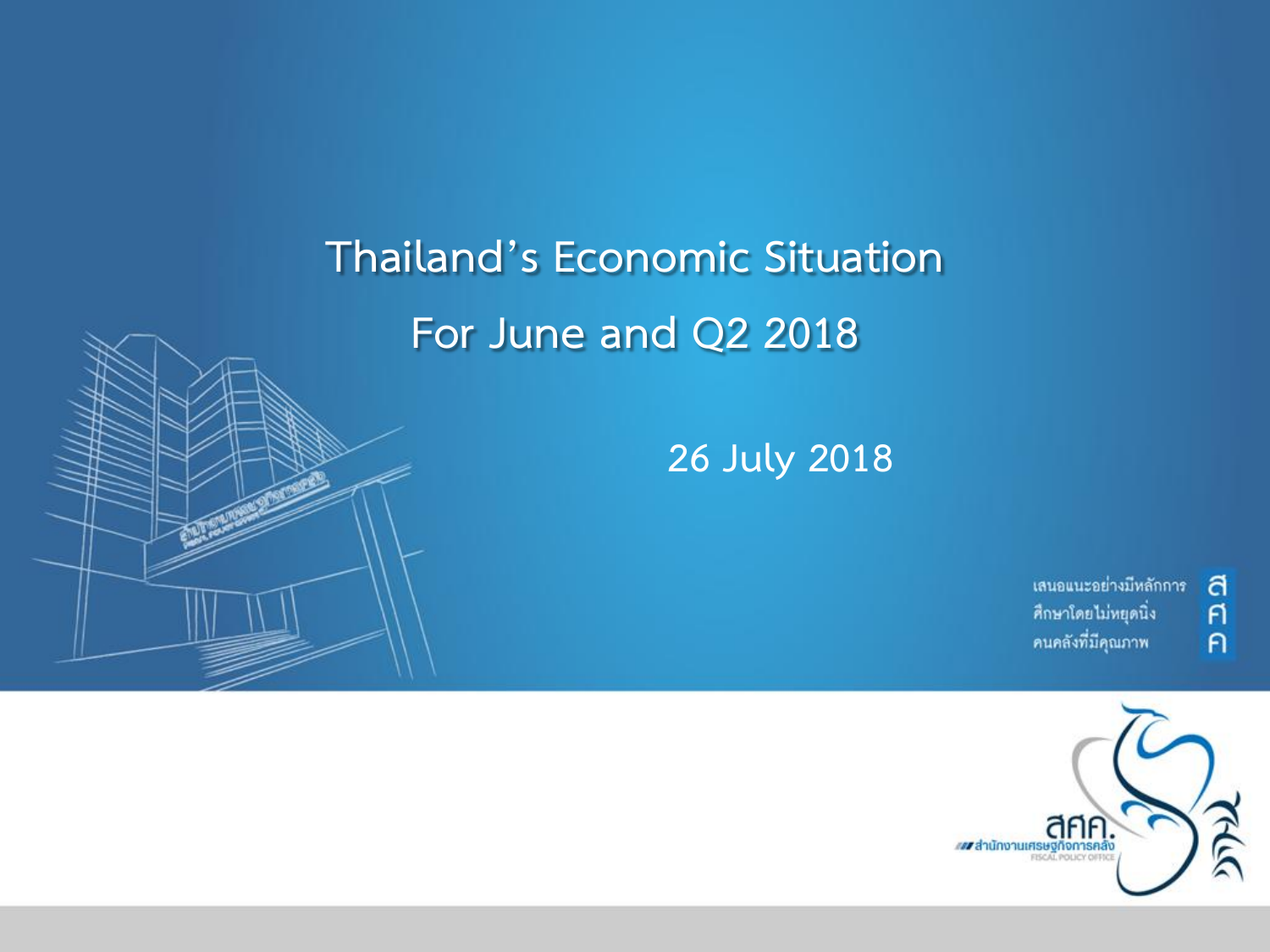a เสนอแนะอย่างมีหลักการ

 $\mathsf{F}$ 

 $\mathsf{P}$ 

### **Thailand's Economic Indicators : Consumption** ศึกษาโดยไม่หยุดนึง คนคลังที่มีคุณภาพ



| Growth rate: %YOY                            |        | 2017<br>2017 |      |        |                |        |        |        | 2018    |        |            |  |  |
|----------------------------------------------|--------|--------------|------|--------|----------------|--------|--------|--------|---------|--------|------------|--|--|
| (Share of GDP)                               | 2016   |              | Q1   | Q2     | Q <sub>3</sub> | Q4     | Q1     | Q2     | May     | Jun    | <b>YTD</b> |  |  |
| Real GDP (% yoy)                             | 3.3    | 3.9          | 3.4  | 3.9    | 4.3            | 4.0    | 4.8    | н      |         |        | 4.8        |  |  |
| Private Consumption (50.8%)                  | 3.0    | 3.2          | 3.1  | 2.9    | 3.4            | 3.4    | 3.6    |        |         |        | 3.6        |  |  |
| <b>Private Consumption Indicators</b>        |        |              |      |        |                |        |        |        |         |        |            |  |  |
| Real VAT (%yoy)                              | 1.4    | 3.8          | 3.4  | 1.1    | 5.9            | 4.6    | 4.2    | 6.0    | 4.1     | 6.9    | 5.1        |  |  |
| %qoq_SA / %mom_SA                            |        |              | 2.0  | 0.7    | 2.0            | $-0.3$ | 1.6    | 2.4    | 2,4     | 0.2    |            |  |  |
| Passenger car sales (%yoy)                   | $-6.5$ | 23.7         | 38.7 | 13.9   | 11.2           | 33.9   | 12.1   | 23.6   | 26.8    | 26.2   | 17.9       |  |  |
| %qoq SA / %mom SA                            |        |              | 21.9 | $-1.2$ | 1.4            | 9.9    | 1.4    | 9.3    | 3.3     | 3.8    |            |  |  |
| Registration of new Motorcycles (% yoy)      | 5.5    | 4.5          | 3.2  | 8.3    | 0.2            | 6.5    | $-1.7$ | $-5.8$ | $-12.0$ | $-1.0$ | $-3.8$     |  |  |
| %gog SA / %mom SA                            |        |              | 3.2  | 3.9    | $-3.4$         | 2.7    | $-4.8$ | $-0.3$ | $-5.3$  | 0.9    |            |  |  |
| Real farm income (calculated by FPO) (% yoy) | 1.5    | 2.8          | 17.9 | 14.0   | $-2.9$         | $-8.5$ | $-2.8$ | 4.9    | 6.7     | 3.2    | 0.5        |  |  |
| Imports of consumption goods (% yoy)         | 2.2    | 4.7          | 0.2  | 3.2    | 5.3            | 10.0   | 7.4    | 11.6   | 7.7     | 10.5   | 9.5        |  |  |
| %gog SA / %mom SA                            |        |              | 4.2  | 0.9    | 1.7            | 3.1    | 1.3    | 5.2    | 0.6     | $-1.7$ |            |  |  |
| Consumer Confidence Index (level)            | 62.2   | 64.0         | 64.2 | 64.3   | 62.4           | 65.2   | 66.7   | 67.5   | 66.9    | 67.9   | 67.1       |  |  |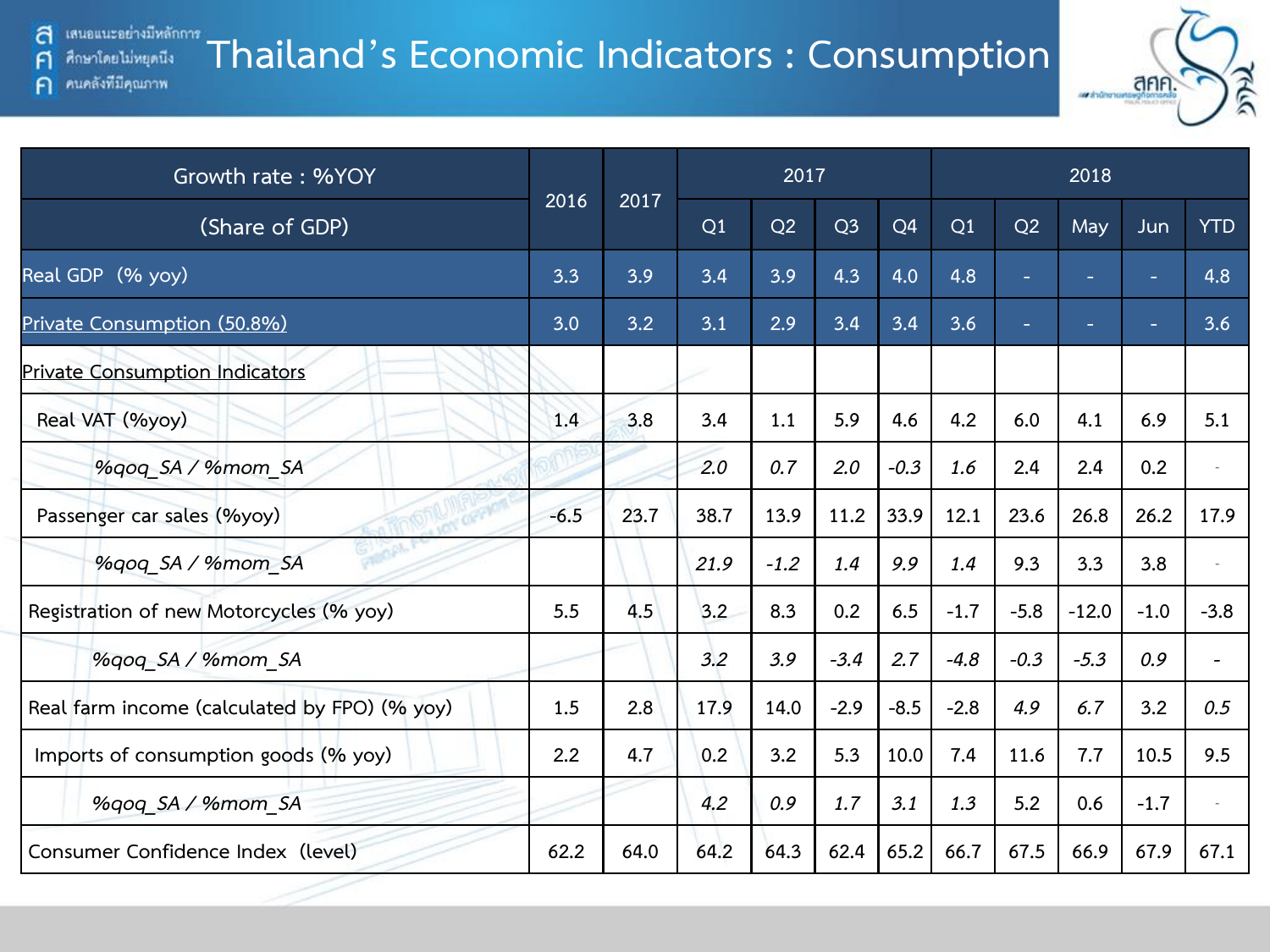คนคลังที่มีคุณภาพ

 $\mathsf{F}$ 

 $\mathsf{P}$ 

## **Thailand's Economic Indicators : Investment**



| Growth rate: %YOY                                                       |                |        |        |        | 2017           |                |      |        | 2018   |        |            |
|-------------------------------------------------------------------------|----------------|--------|--------|--------|----------------|----------------|------|--------|--------|--------|------------|
| (Share of GDP)                                                          | 2016           | 2017   | Q1     | Q2     | Q <sub>3</sub> | Q <sub>4</sub> | Q1   | Q2     | May    | Jun    | <b>YTD</b> |
| Private investment (17.6%)                                              | 0.5            | 1.7    | $-1.1$ | 3.0    | 2.5            | 2.4            | 3.1  | ÷      | ÷.     | ÷      | 3.1        |
| Private investment in equipment (14.0%)                                 | 0.3            | 2.4    | $-0.4$ | 2.9    | 3.7            | 3.4            | 3.1  | $\sim$ | ÷      | ٠      | 3.1        |
| Private investment in construction (3.5%)                               | 1.1            | $-1.0$ | $-4.2$ | 3.4    | $-1.0$         | $-2.3$         | 3.4  | ÷      | $\sim$ |        | 3.4        |
| Private Investment Indicators                                           |                |        |        |        |                |                |      |        |        |        |            |
| Real estate tax collection (% yoy)                                      | $-2.5$         | $-0.9$ | $-9.7$ | $-8.4$ | 12.3           | 3.1            | 14.8 | 15.2   | 14.7   | 9.0    | 15.0       |
| %gog SA / %mom SA                                                       |                |        | $-3.6$ | 3.5    | 7.4            | $-4.1$         | 7.8  | 3.6    | 3.1    | 3.7    |            |
| Cement sales (% yoy)                                                    | $-1.6$         | 1.3    | 0.5    | $-1.6$ | 3.5            | 3.1            | 1.6  | 4.0    | 8.1    | 3.4    | 2.7        |
| %gog SA / %mom SA                                                       | <b>VOT COR</b> |        | 2.9    | $-3.4$ | 0.6            | 3.1            | 1.1  | $-0.8$ | 2.1    | 0.5    |            |
| Construction Materials Index (CMI) (% yoy)                              | $-2.7$         | 1.9    | 2.0    | $-1.0$ | 3.0            | 3.6            | 2.8  | 3.6    | 3.8    | 4.4    | 3.2        |
| Commercial car sales (%yoy)                                             | $-2.0$         | 7.5    | 5.3    | 2.2    | 12.8           | 9.5            | 13.0 | 28.2   | 28.6   | 25.6   | 20.2       |
| %gog SA / %mom SA                                                       |                |        | 6.4    | 0.9    | 4.0            | $-1.4$         | 9.2  | 14.0   | $-2.3$ | $-1.5$ |            |
| Imports of capital goods (volume) (%yoy)                                | $-4.0$         | 6.4    | 1.2    | 9.8    | 8.4            | 6.2            | 8.9  | 5.6    | 7.3    | 6.0    | 7.3        |
| %gog SA / %mom SA                                                       |                |        | 1.5    | 2.4    | 1.5            | 0.6            | 4.0  | $-0.2$ | 6.5    | $-3.0$ |            |
| Imports of capital goods (excluding<br>aircraft, ships, trains) (% yoy) | $-2.6$         | 3.6    | $-1.7$ | 4.3    | 6.9            | 4.7            | 5.9  | 12.1   | 8.5    | 13.2   | 9.0        |
| %qoq SA / %mom SA                                                       |                |        | 0.6    | 0.7    | 4.2            | $-1.0$         | 1.9  | 6.8    | 6.6    | $-0.3$ |            |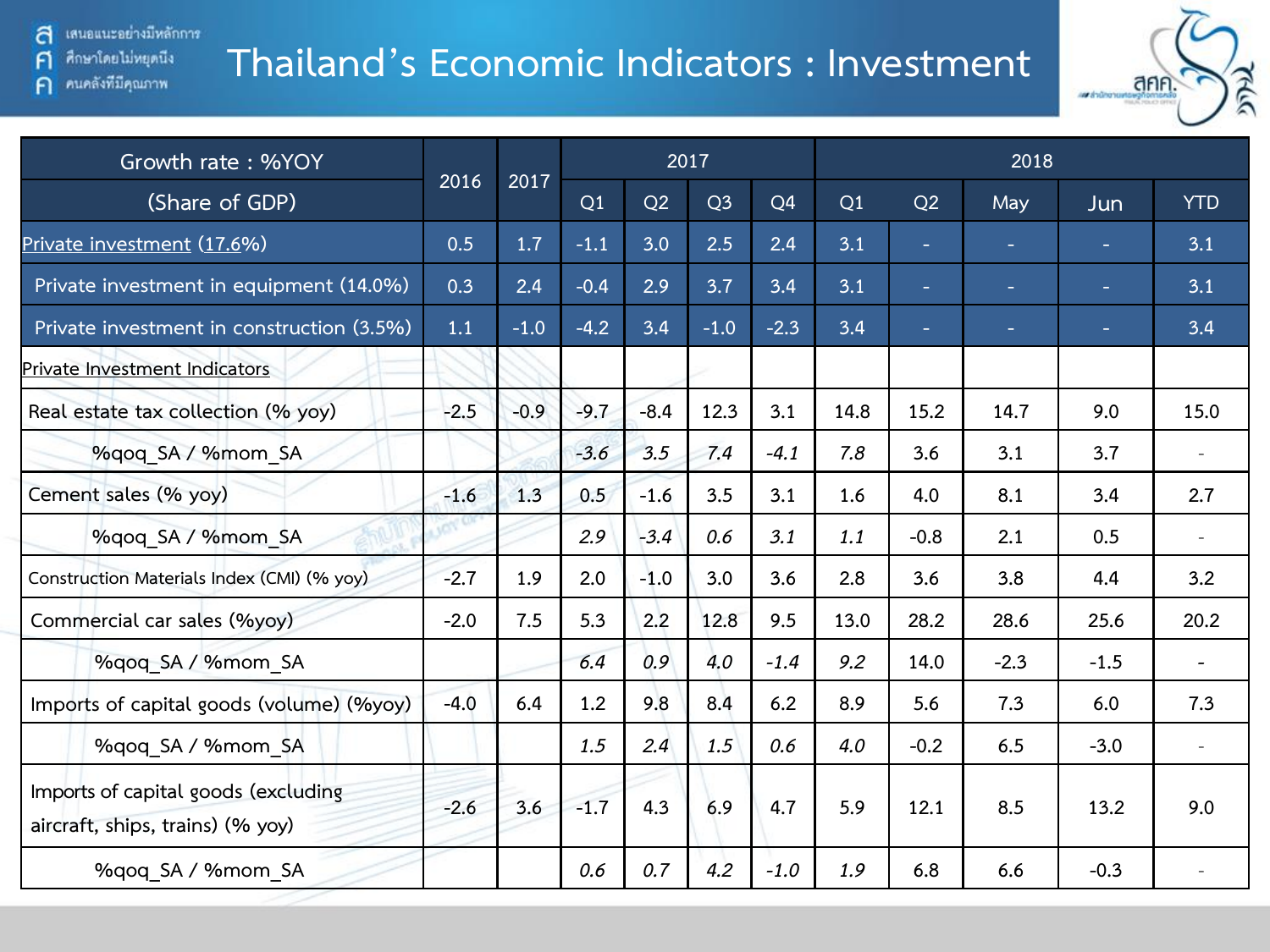คนคลังที่มีคุณภาพ

 $\mathsf{F}$ 

 $\mathsf{P}$ 



|                                      |          |                            | <b>FY2018</b> |        |                       |                           |       | <b>FY2018</b> |       |             |
|--------------------------------------|----------|----------------------------|---------------|--------|-----------------------|---------------------------|-------|---------------|-------|-------------|
| Expenditure                          | FY2017   | <b>Budget</b><br>framework | Q1/           | Q2/    | Q3/                   | Mar                       | Apr   | May           | Jun   | <b>FYTD</b> |
|                                      |          | of FY2018                  |               |        | <b>FY18 FY18 FY18</b> |                           |       |               |       |             |
| 1. Current Year FY2018               | 2,923.00 | 3,050.00                   |               |        | 897.8 572.8 695.6     | 198.9                     | 236.6 | 172.4         | 286.6 | 2,166.2     |
| % yoy                                | 5.3      | 4.3                        | 2.5           | $-0.7$ | 11.3                  | $-2.6$                    | 12.6  | $-14.7$       | 34.8  | 4.3         |
| Disbursement Rate (%)                | 91.9     |                            | 29.4          | 18.8   | 22.8                  | 6.5                       | 7.8   | 5.7           | 9.8   | 71.0        |
| 2. Carry Over                        | 276.7    | 323.9                      | 69.7          | 57.9   | 42.8                  | 21.3                      | 9.8   | 17.2          | 15.9  | 170.4       |
| $\beta$ . Total expenditures $(1+2)$ | 3,199.7  | 3,373.9                    |               |        |                       | 967.5  630.1  738.4 220.2 | 246.4 | 189.6         | 302.5 | 2,336.6     |
| $%$ yoy                              | 3.7      | 5.4                        | $-0.2$        | $-0.9$ | 13.3                  | $-1.5$                    | 13.5  | $-9.6$        | 34.5  | 3.5         |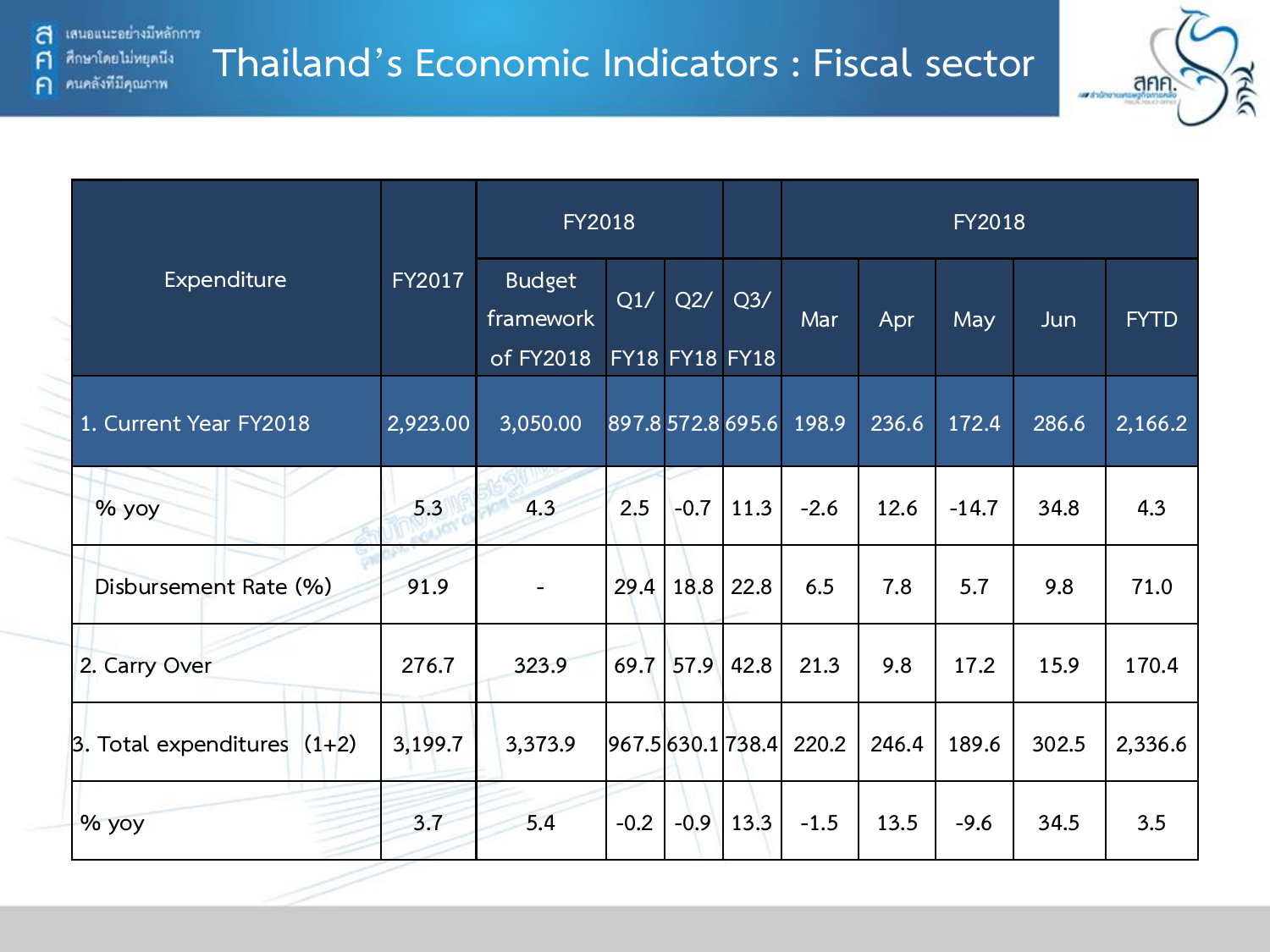# **เครื่องชี้เศรษฐกิจไทยด้านการคลัง**



| Expenditure              | <b>FY</b> | <b>FY2018</b>                               |        |                         |                |         |      |            |      |                                                   |  |  |  |
|--------------------------|-----------|---------------------------------------------|--------|-------------------------|----------------|---------|------|------------|------|---------------------------------------------------|--|--|--|
| (Unit: Billion Baht)     | 2017      | <b>Budget</b><br>framework<br><b>FY2018</b> | Q1/    | Q2/<br>FY18 FY18 FY18   | Q <sub>3</sub> | Mar     | Apr  | <b>May</b> | Jun  | <b>FYTD</b>                                       |  |  |  |
| 1. Current year 2018     | 2,923.0   | 3,050.0                                     |        |                         |                |         |      |            |      | 897.8 572.8 695.6 198.9 236.6 172.4 286.6 2,166.2 |  |  |  |
| % yoy                    | 5.3       | 4.3                                         | 2.5    | $-0.7$                  | 11.3           | $-2.6$  | 12.6 | $-14.7$    | 34.8 | 4.3                                               |  |  |  |
| Disbursement rate (%)    | 91.9      |                                             | 29.4   | 18.8                    | 22.8           | 6.5     | 7.8  | 5.7        | 9.8  | 61.6                                              |  |  |  |
| Disbursement target      | 96.0      | 96.0                                        | 30.3   | 22.0                    | 22.0           |         |      |            |      |                                                   |  |  |  |
| - Current expenditure    | 2,305.8   | 2,280.2                                     |        | 810.6 479.2 603.7 159.7 |                |         |      |            |      | 211.3 142.7 249.7 1,893.4                         |  |  |  |
| % yoy                    | 4.1       | $-4.2$                                      | 3.4    | 0.3                     | 11.5           | 4.4     | 12.2 | $-16.6$    | 37.3 | 5.0                                               |  |  |  |
| Disbursement rate (%)    | 96.8      |                                             | 33.6   | 19.8                    | 25.0           | 4.4     | 12.2 | $-16.6$    | 10.8 | 68.1                                              |  |  |  |
| Disbursement target      | 98        | 98.4                                        | 33.0   | 22.0                    | 22.0           |         |      |            |      |                                                   |  |  |  |
| - Capital expenditure    | 380.8     | 619.8                                       | 87.2   | 93.6                    | 91.9           | 39.1    | 25.3 | 29.7       | 36.9 | 272.7                                             |  |  |  |
| $%$ yoy                  | 4.4       | 14.4                                        | $-5.4$ | $-5.2$                  | 10.0           | $-23.5$ | 15.7 | $-3.7$     | 19.7 | $-0.7$                                            |  |  |  |
| Disbursement rate (%)    | 70.3      |                                             | 14     | 15.1                    | 14.5           | 6.2     | 4.3  | 5.1        | 6.3  | 37.1                                              |  |  |  |
| Disbursement target      | 87        | 88                                          | 21.1   | 22.0                    | 22.0           |         |      |            |      |                                                   |  |  |  |
| 2. Carry Over            | 276.7     | 323.9                                       | 69.7   | 57.9                    | 42.8           | 21.3    | 9.8  | 17.2       | 15.9 | 170.4                                             |  |  |  |
| Total expenditures (1+2) | 3,199.7   | 3,373.9                                     |        |                         |                |         |      |            |      | 967.5 630.1 738.4 220.2 246.4 189.6 302.5 2,336.6 |  |  |  |
| $%$ yoy                  | 3.7       | 5.4                                         | $-0.2$ | $-0.9$                  | 13.3           | $-1.5$  | 13.5 | $-9.6$     | 34.5 | 3.5                                               |  |  |  |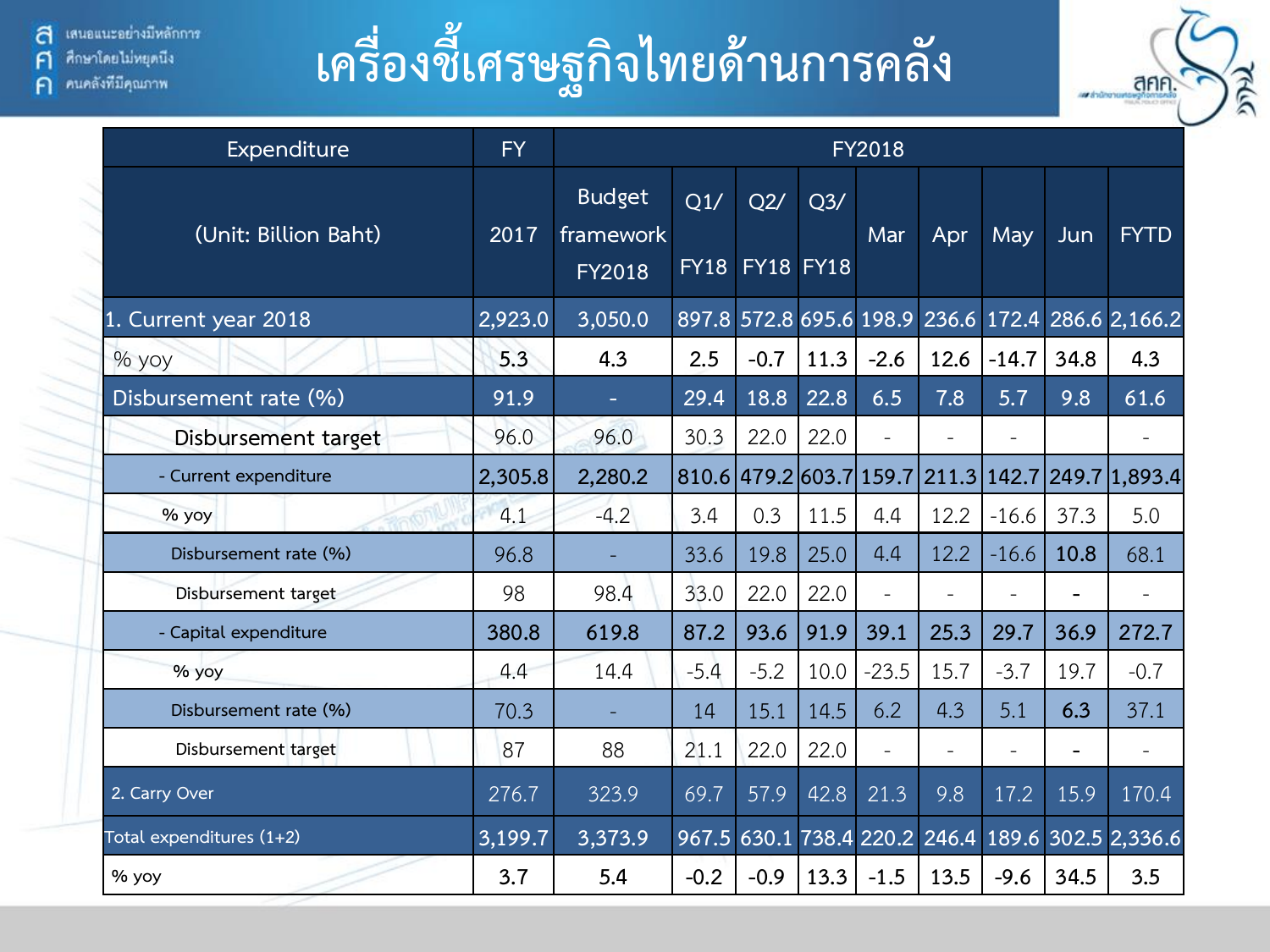เสนอแนะอย่างมีหลักการ a

#### ศึกษาโดยไม่หยุดนึง  $\mathsf{F}$

คนคลังที่มีคุณภาพ  $\mathsf{P}$ 

# **Thailand's Economic Indicators : Exports**



| Growth rate: %YOY                            | 2017<br>2016<br>2017 |        |         |        |                |                |        | 2018   |        |         |            |  |  |  |
|----------------------------------------------|----------------------|--------|---------|--------|----------------|----------------|--------|--------|--------|---------|------------|--|--|--|
| (Share of GDP)                               |                      |        | Q1      | Q2     | Q <sub>3</sub> | Q <sub>4</sub> | Q1     | Q2     | May    | Jun     | <b>YTD</b> |  |  |  |
| Exports (Volume) (58.5%)                     | 0.3                  | 5.6    | 2.8     | 4.9    | 8.2            | 6.6            | 4.7    | ٠      | н      | ٠       | 4.7        |  |  |  |
| Value \$ term (Custom Dep.) %yoy             | 0.5                  | 9.9    | 4.8     | 10.7   | 12.3           | 11.6           | 11.3   | 10.6   | 11.4   | 8.2     | 11.0       |  |  |  |
| Price \$ term (Ministry of Commerce) %yoy    | $-0.4$               | 3.6    | 3.8     | 2.8    | 3.5            | 4.3            | 4.7    | 4.5    | 4.7    | 4.2     | 4.6        |  |  |  |
| Volume \$ term (FPO) %yoy                    | 0.9                  | 6.0    | 1.0     | 7.7    | 8.5            | 6.9            | 6.4    | 5.8    | 6.5    | 3.8     | 6.1        |  |  |  |
| Export values (Share of values 2016 >> 2017) |                      |        |         |        |                |                |        |        |        |         |            |  |  |  |
| Electronic goods ((15.0%>>15.5%) %yoy        | $-0.8$               | 13.6   | 9.0     | 15.7   | 11.3           | 18.2           | 16.5   | 10.1   | 6.0    | 10.5    | 13.2       |  |  |  |
| Volume \$ term %yoy                          | $-1.1$               | 13.7   | 8.9     | 16.2   | 11.7           | 18.0           | 14.0   | 6.8    | 3.1    | 7.0     | 10.3       |  |  |  |
| Vehicle (15.1% >>14.5%) %yoy                 | 3.7                  | 5.5    | $-0.3$  | 2.8    | 2.2            | 18.0           | 20.2   | 16.1   | 21.1   | 10.1    | 18.2       |  |  |  |
| Volume \$ term %yoy                          | 2.8                  | 4.6    | $-1.2$  | 1.9    | 1.5            | 16.8           | 18.4   | 14.3   | 19.2   | 8.5     | 16.4       |  |  |  |
| Electrical appliance (10.2% >>9.9%) %yoy     | $-1.1$               | 6.3    | 9.9     | 9.3    | 3.9            | 2.5            | 5.8    | 3.9    | 2.9    | 4.7     | 4.8        |  |  |  |
| Volume \$ term %yoy                          | $-1.3$               | 4.0    | 9.6     | 7.6    | 0.6            | $-1.7$         | 0.9    | 0.4    | $-0.5$ | 2.4     | 0.7        |  |  |  |
| Agriculture (9.0% >>9.7%) %yoy               | $-3.4$               | 17.8   | 17.5    | 18.4   | 24.6           | 11.8           | 0.4    | 6.2    | $-0.1$ | 4.6     | 3.3        |  |  |  |
| Volume \$ term %yoy                          | $-1.7$               | 7.3    | 7.0     | 10.6   | 13.8           | $-0.8$         | $-9.6$ | $-2.4$ | $-8.5$ | $-3.0$  | $-6.1$     |  |  |  |
| Agro-industry (8.0% >>7.1%) %yoy             | 3.5                  | $-0.8$ | $-5.5$  | $-0.1$ | 2.9            | $-0.7$         | 6.5    | 3.7    | 3.5    | 4.4     | 5.0        |  |  |  |
| Volume \$ term %yoy                          | 2.7                  | $-8.2$ | $-11.5$ | $-7.7$ | $-5.1$         | $-8.4$         | 2.1    | 2.8    | 2.6    | 4.6     | 2.5        |  |  |  |
| Mineral and fuel (2.6% >>3.0%) %yoy          | $-24.8$              | 29.3   | 42.7    | 30.9   | 23.9           | 24.7           | 38.3   | 29.7   | 34.9   | 24.6    | 33.8       |  |  |  |
| Volume \$ term %yoy                          | $-20.3$              | 5.6    | 4.2     | 4.0    | 7.5            | 6.4            | 17.2   | 8.3    | 0.8    | $-10.6$ | 12.6       |  |  |  |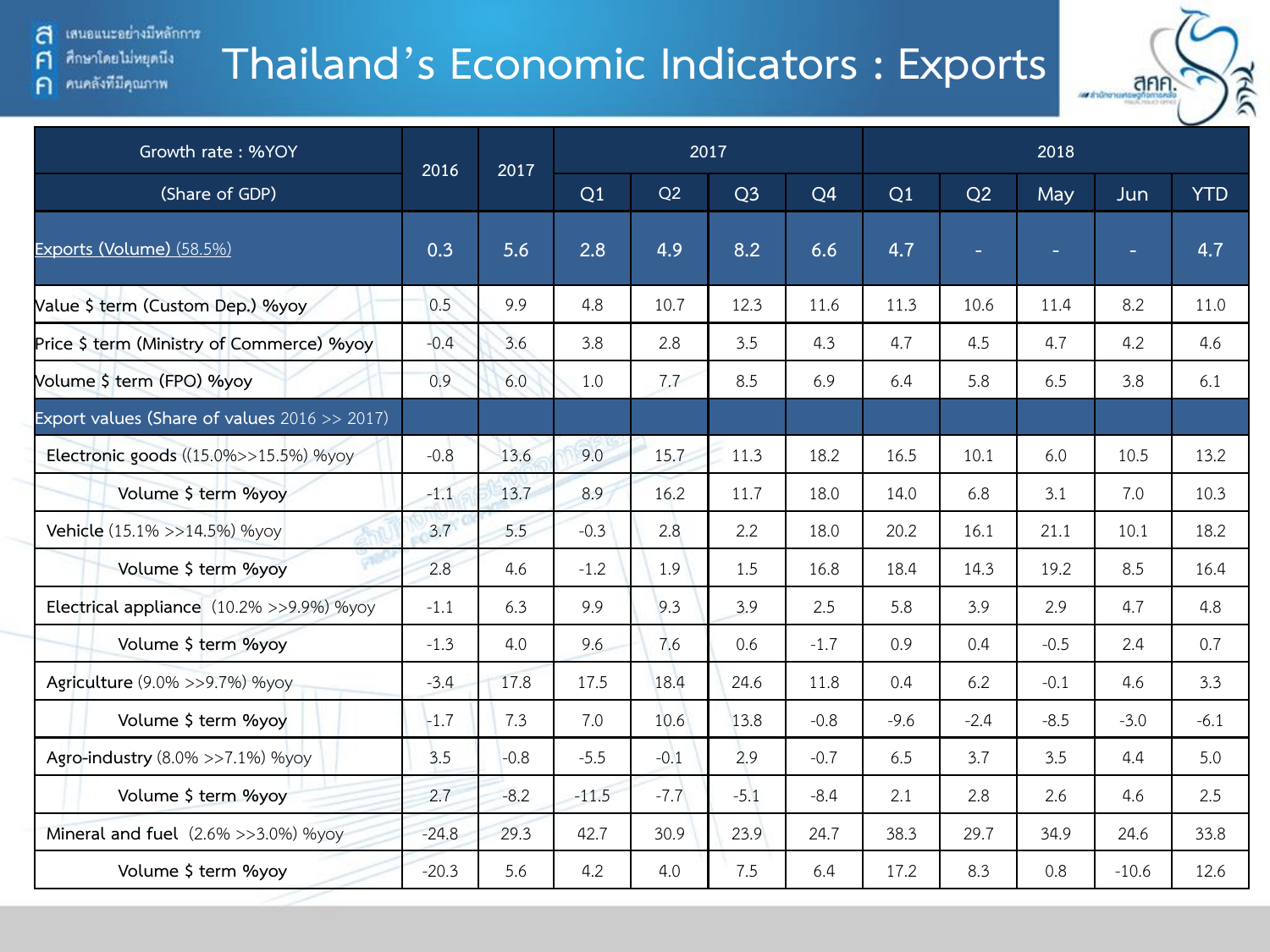ศึกษาโดยไม่หยุดนึง  $\mathsf{F}$ 

คนคลังที่มีคุณภาพ  $\mathbf{E}$ 

# **Exports by Destination**



| Major trade partners 16 countries | 2016    | 2017   |         |        | 2017           |                |      |         |         |         |            |
|-----------------------------------|---------|--------|---------|--------|----------------|----------------|------|---------|---------|---------|------------|
| (Export share 2016 >> 2017)       |         |        | Q1      | Q2     | Q <sub>3</sub> | Q <sub>4</sub> | Q1   | Q2      | May     | Jun     | <b>YTD</b> |
| Exports to the world (%yoy)       | 0.5     | 9.9    | 4.8     | 10.7   | 12.3           | 11.6           | 11.3 | 10.6    | 11.4    | 8.2     | 11.0       |
| 1. China (11.0% >> 12.4%)         | 0.3     | 24.0   | 37.0    | 26.6   | 22.0           | 14.1           | 0.3  | 15.1    | 14.7    | 11.8    | 7.5        |
| 2. USA $(11.0\% >> 11.2\%)$       | 1.8     | 8.5    | 7.6     | 7.2    | 8.3            | 10.7           | 9.0  | 6.6     | 3.9     | 6.9     | 7.7        |
| 3. Japan (9.5% >> 9.4%)           | 2.1     | 7.7    | $-3.6$  | 16.4   | 10.4           | 9.1            | 24.9 | 11.2    | 11.6    | 7.3     | 17.9       |
| 4. EU $(9.3\% > 9.1\%)$           | 1.0     | 8.1    | 8.7     | 5.5    | 6.8            | 11.3           | 10.5 | 11.1    | 10.0    | 6.1     | 10.8       |
| 5. Australia (5.6% >> 5.3%)       | 5.6     | 3.5    | $-0.5$  | $-2.0$ | 0.3            | 17.4           | 13.8 | 10.3    | 20.9    | $-4.6$  | 12.0       |
| 6. Hong Kong (5.3% >> 5.2%)       | $-3.0$  | 7.2    | 5.9     | 13.1   | 7.7            | 2.8            | 1.7  | 9.8     | 2.2     | 13.7    | 5.6        |
| 7. Vietnam (4.4% >> 4.9%)         | 5.8     | 22.9   | 23.4    | 25.7   | 25.8           | 17.7           | 18.6 | 6.5     | 2.4     | 6.6     | 12.2       |
| 8. Malaysia (4.5% >> 4.4%)        | $-5.5$  | 7.4    | $-3.7$  | 7.4    | 10.0           | 16.5           | 15.5 | 12.0    | 22.3    | 4.3     | 13.7       |
| 9. Middle East (4.2% >> 3.8%)     | $-12.2$ | $-1.8$ | $-19.9$ | 4.6    | 5.0            | 7.1            | 10.7 | $-10.4$ | $-14.1$ | $-10.8$ | $-0.4$     |
| 10. Indonesia (3.8% >> 3.7%)      | 4.5     | 8.2    | $-7.7$  | 21.4   | 2.6            | 20.2           | 18.3 | 7.8     | 8.3     | 9.3     | 12.7       |
| 11. Singapore (3.8% >> 3.5%)      | $-6.0$  | 0.8    | $-20.2$ | 34.2   | $-0.1$         | $-1.9$         | 12.1 | $-7.6$  | $-5.9$  | 15.4    | 1.4        |
| 12. Philippines (3.0% >> 2.9%)    | 6.8     | 8.6    | 0.6     | 6.2    | 8.6            | 18.8           | 14.0 | 22.9    | 33.4    | 21.5    | 18.4       |
| 13. Africa (2.9% >> 2.9%)         | $-8.5$  | 10.9   | 0.3     | 3.3    | 19.7           | 20.3           | 20.7 | 18.3    | 21.6    | 14.7    | 19.5       |
| 14. India (2.4% >> 2.7%)          | $-2.6$  | 25.7   | 17.7    | 13.0   | 27.4           | 46.3           | 31.6 | 27.0    | 31.2    | 20.9    | 29.3       |
| 15. South Korea (1.9% >> 1.9%)    | $-0.7$  | 14.4   | 23.2    | 24.1   | 11.8           | 0.7            | 5.1  | 10.7    | 16.9    | 5.5     | 7.9        |
| 16. Taiwan (1.6% >> 1.6%)         | $-4.5$  | 19.0   | 16.4    | 22.7   | 24.9           | 11.9           | 11.0 | 0.0     | $-3.8$  | 7.8     | 5.0        |
| PS.ASEAN-9 (25.7% >> 25.4%)       | $-0.7$  | 8.9    | 0.4     | 14.9   | 9.6            | 11.2           | 14.8 | 12.4    | 14.8    | 16.0    | 13.6       |
| PS.ASEAN-5 (15.3% >> 15.0%)       | $-1.1$  | 6.1    | $-8.5$  | 17.1   | 5.2            | 13.2           | 15.2 | 7.6     | 12.9    | 11.7    | 11.2       |
| PS.Indochina-4 (10.4% >> 10.3%)   | 0.0     | 12.9   | 15.6    | 11.7   | 16.3           | 8.9            | 14.3 | 19.6    | 17.3    | 22.5    | 16.9       |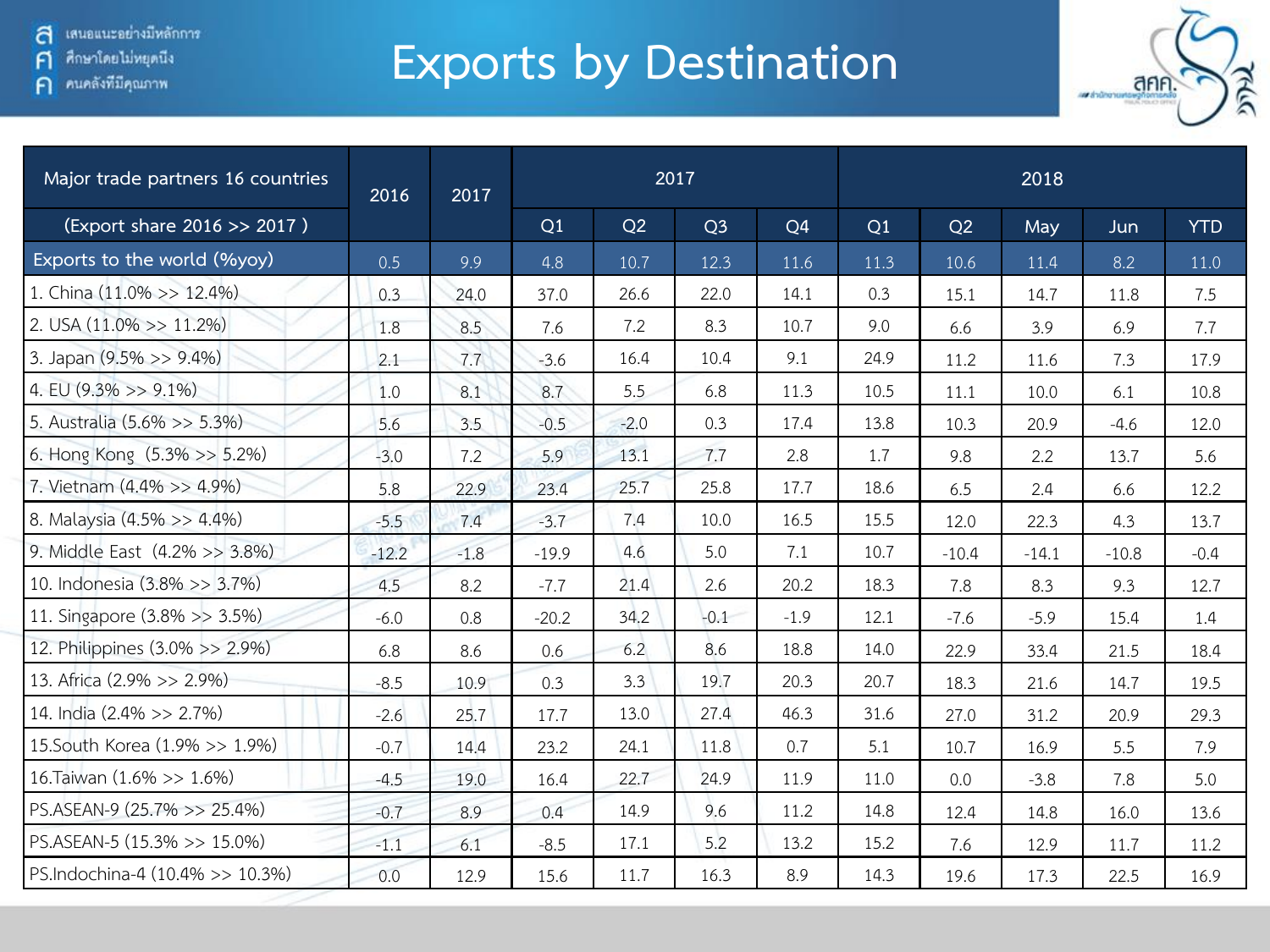a เสนอแนะอย่างมีหลักการ

#### ศึกษาโดยไม่หยุดนึง  $\mathsf{F}$

คนคลังที่มีคุณภาพ  $\bigcap$ 

# **Thailand's Economic Indicators : Imports**



| Growth rate: %YOY                                                          |         |      |        |        | 2017           |      |      |        | 2018   |        |            |
|----------------------------------------------------------------------------|---------|------|--------|--------|----------------|------|------|--------|--------|--------|------------|
| (Share of GDP)                                                             | 2016    | 2017 | Q1     | Q2     | Q <sub>3</sub> | Q4   | Q1   | Q2     | May    | Jun    | <b>YTD</b> |
| Real Imports (55.4%)                                                       | $-2.3$  | 8.5  | 7.3    | 9.2    | 9.2            | 8.3  | 9.3  | $\sim$ | $\sim$ | $\sim$ | 9.3        |
| Value \$ term (Custom Dep.) %yoy                                           | $-4.2$  | 14.1 | 14.1   | 14.3   | 13.8           | 14.1 | 16.9 | 14.4   | 11.7   | 10.8   | 15.6       |
| Price \$ term (Ministry of Commerce) %yoy                                  | $-2.7$  | 5.5  | 8.1    | 4.5    | 3.8            | 5.8  | 6.6  | 7.2    | 7.3    | 7.8    | 6.9        |
| Volume \$ term (FPO) %yoy                                                  | $-1.6$  | 8.1  | 5.6    | 9.4    | 9.6            | 7.9  | 9.7  | 6.7    | 4.1    | 2.8    | 8.2        |
| Import Goods (Share of values 2016 >> 17)                                  |         |      |        |        |                |      |      |        |        |        |            |
| Raw materials (39.6% >> 41.0%) %yoy                                        | $-2.4$  | 18.7 | 21.4   | 20.4   | 18.5           | 15.1 | 16.1 | 8.2    | 9.2    | 0.9    | 12.1       |
| Volume \$ term %yoy                                                        | $-1.7$  | 14.1 | 17.1   | 16.5   | 15.9           | 8.0  | 6.3  | 3.7    | 4.7    | $-3.0$ | 5.0        |
| Less raw gold $(36.5\% >> 36.0\%)$ %yoy                                    | $-0.8$  | 13.0 | 14.5   | 16.0   | 10.3           | 11.6 | 15.4 | 9.9    | 8.4    | 6.5    | 12.5       |
| Volume \$ term %yoy                                                        | 0.3     | 8.8  | 9.6    | 11.6   | 6.6            | 7.6  | 5.6  | 5.4    | 3.9    | 2.8    | 5.5        |
| Capital goods (29.0% >> 27.3%) %yoy                                        | $-2.8$  | 8.0  | 3.5    | 11.6   | 9.1            | 8.0  | 12.0 | 7.9    | 9.8    | 7.8    | 10.0       |
| Volume \$ term %yoy                                                        | $-4.0$  | 6.3  | 1.2    | 9.8    | 8.4            | 6.2  | 8.9  | 5.6    | 7.3    | 6.0    | 7.3        |
| Capital goods excluding aircraft, ship, and<br>train (26.9% >> 24.7%) %yoy | $-1.2$  | 5.3  | 0.7    | 6.1    | 7.7            | 6.7  | 9.3  | 14.6   | 11.1   | 15.1   | 11.9       |
| Volume \$ term %yoy                                                        | $-2.6$  | 3.5  | $-1.7$ | 4.3    | 6.9            | 4.7  | 5.9  | 12.1   | 8.5    | 13.2   | 9.0        |
| Fuel (12.1% >> 14.1%) %yoy                                                 | $-20.7$ | 25.6 | 44.3   | 14.1   | 18.9           | 28.8 | 31.4 | 49.7   | 25.0   | 59.7   | 40.6       |
| Volume \$ term %yoy                                                        | $-3.6$  | 0.4  | $-0.3$ | $-2.6$ | 1.7            | 2.7  | 9.3  | 12.3   | $-7.2$ | 11.5   | 10.9       |
| Consumer goods (12.4% >> 11.3%) %yoy                                       | 2.3     | 6.4  | 1.0    | 4.4    | 7.2            | 13.2 | 10.9 | 13.8   | 10.0   | 11.9   | 12.3       |
| Volume \$ term %yoy                                                        | 2.2     | 4.7  | 0.2    | 3.2    | 5.3            | 10.0 | 7.4  | 11.6   | 7.7    | 10.5   | 9.5        |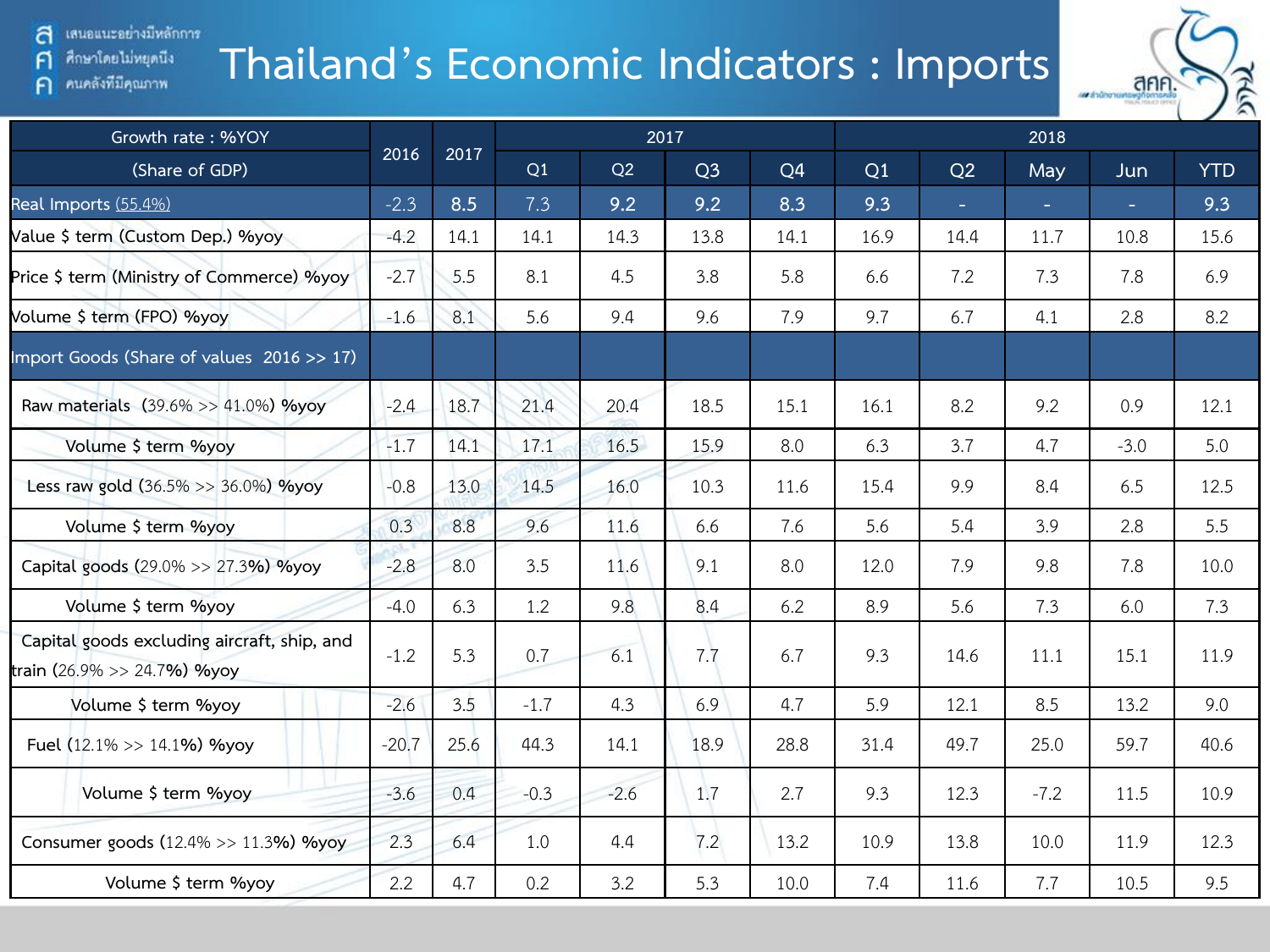### a เสนอแนะอย่างมีหลักการ ศึกษาโดยไม่หยุดนึง

คนคลังที่มีคุณภาพ

 $\mathsf{F}$ 

 $\mathsf{P}$ 

### **Thailand's Economic Indicators : Supply side**



| Growth rate: %yoy                                 |        | 2017 |        |      |                |                | 2018 |      |        |                          |                          |
|---------------------------------------------------|--------|------|--------|------|----------------|----------------|------|------|--------|--------------------------|--------------------------|
| (Share of GDP)                                    | 2016   | 2017 | Q1     | Q2   | Q <sub>3</sub> | Q <sub>4</sub> | Q1   | Q2   | May    | Jun                      | <b>YTD</b>               |
| Agri-sector production (6.3%)                     | $-2.5$ | 6.2  | 6.0    | 15.9 | 9.7            | $-1.3$         | 6.5  | ÷    | ٠      | $\blacksquare$           | 6.5                      |
| Non-agri-sector production (94.5%)                | 3.8    | 3.7  | 3.2    | 3.0  | 4.0            | 4.6            | 4.7  | н    | ٠      | $\overline{\phantom{a}}$ | 4.7                      |
| Manufacturing production (27.4%)                  | 2.3    | 2.6  | 1.9    | 1.0  | 4.2            | 3.4            | 3.7  | н    | ÷      | ÷                        | 3.7                      |
| - Hotels and restaurants (5.8%)                   | 9.9    | 8.5  | 5.1    | 7.0  | 6.9            | 15.3           | 12.8 | н    | н      | $\sim$                   | 12.8                     |
| Supply-side indicators                            |        |      |        |      |                |                |      |      |        |                          |                          |
| Agricultural products (%yoy)                      | $-2.3$ | 5.7  | 7.2    | 15.7 | 11.0           | $-2.3$         | 11.3 | 12.9 | 13.5   | 8.2                      | 12.0                     |
| %qoq_SA / %mom_SA                                 |        |      | $-2.6$ | 4.9  | $-1.0$         | $-3.6$         | 11.4 | 6.0  | $-7.6$ | $-5.1$                   | $\overline{\phantom{a}}$ |
| Thai Industries Sentiment Index (TISI)<br>(level) | 90.8   | 86.3 | 87.0   | 85.5 | 85.2           | 87.3           | 90.7 | 90.3 | 90.2   | 91.7                     | 90.6                     |
| Number of foreign inbound tourists (%yoy)         | 8.9    | 8.8  | 2.1    | 8.3  | 6.4            | 19.5           | 15.4 | 9.1  | 6.4    | 11.6                     | 12.5                     |
| %gog SA / %mom SA                                 |        |      | 10.0   | 5.6  | 3.0            | 0.6            | 5.1  | 0.1  | $-2.6$ | 6.7                      |                          |